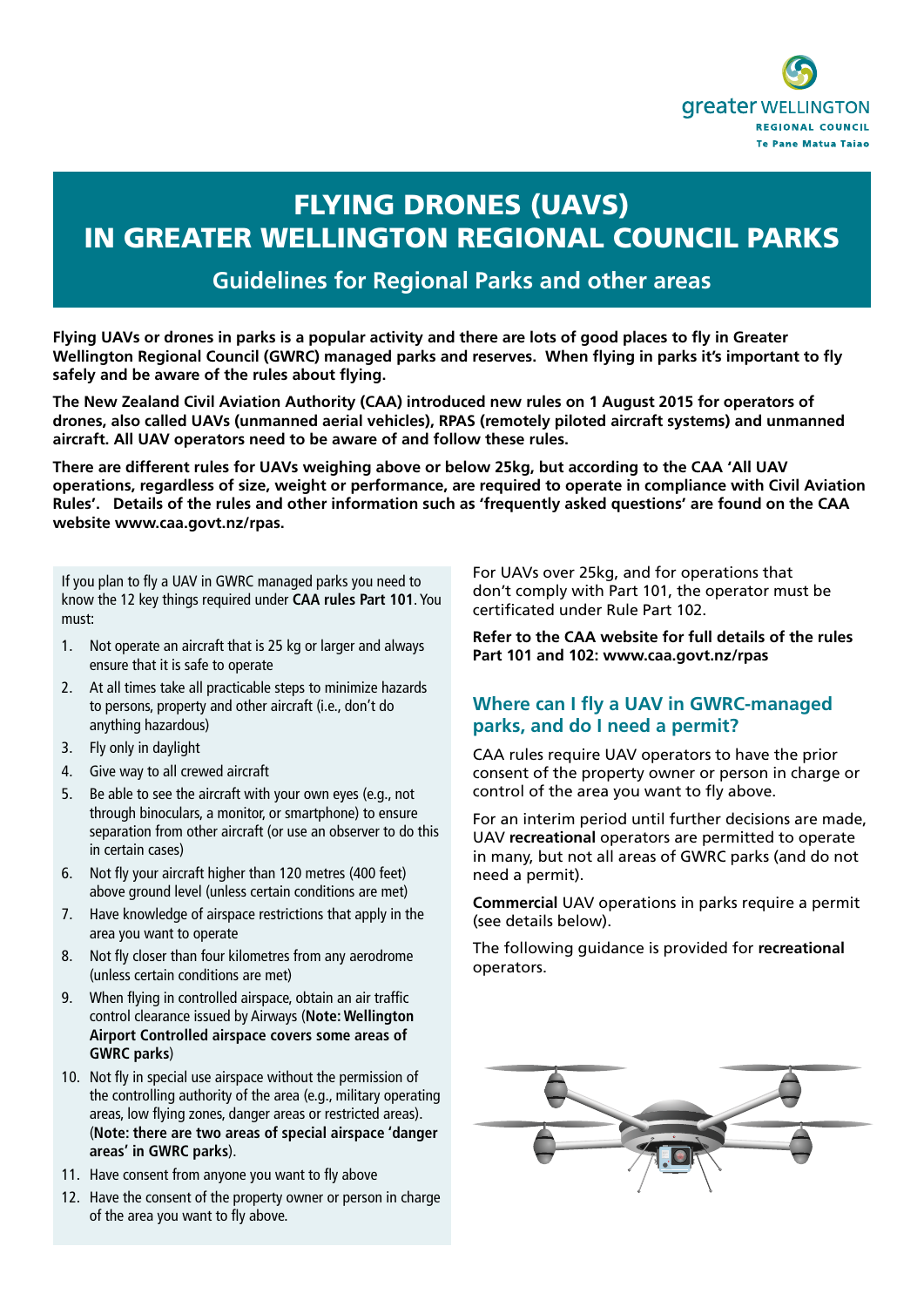**Suggested areas** suitable for flying UAVs include:

- $\checkmark$  The 'top terrace' at Kaitoke Regional Park
- The 'concrete pads' and cliff top area at Whitireia Park near the park entrance, but not within 100 metres of the Radio New Zealand aerial masts and associated infrastructure, or and any paragliders, hang gliders or kite surfers in the park.
- $\checkmark$  The 'air strip' area at Battle Hill Farm Forest Park (except during lambing/ calving season)
- The eastern side of the Wainuiomata River flats at the Baring Head, Coast Road park entrance, East Harbour Regional Park. Areas to the west of the Wainuiomata River are within the controlled airspace of Wellington Airport (and Airways NZ clearance is required before you can fly).
- $\checkmark$  Dry Creek area, Belmont Regional Park

It is also advisable to **avoid**:

- Recreation trails when busy. Unless you can obtain 'prior permission of all the park users you wish to fly above' (as per CAA rule).
- Any areas where organised events or gatherings are taking place, unless permission has been obtained for example, as part of an event permit.

UAVs **must not** be flown in the following places:

- 8 All designated picnic areas. This includes picnic areas in Kaitoke Regional Park, Queen Elizabeth Park, Tunnel Gully Recreation Area, the lower dam area at Wainuiomata Recreation Area, Cannon Point in Akatarawa Forest, Baring Head lighthouse precinct in East Harbour Regional Park, and Onehunga Bay car park and picnic area in Whitireia Park.
- 8 All designated camping areas. This includes Kaitoke Regional Park and Battle Hill Farm Forest Park.
- 8 Areas of Battle Hill Farm Forest Park and Belmont Regional Park seasonally closed for lambing and calving
- 8 All wetland and nesting or roosting bird habitat areas in parks
- 8 Closer than 30 metres to any vehicles, boats or park buildings or structures (note that Wellington Harbour is all controlled airspace, if you do have permission to fly over the harbour, please stay at least 200 metres away from large commercial shipping).
- 8 In other locations when asked to cease flying by a Park Ranger or member of the public

*Remember it is the responsibility of UAV operators to ensure that flying operations are not hazardous* (CAA Rule 101.207 (a) (1)).

## **Controlled Airspace and Special Use Airspace**

#### **Controlled Airspace**

Please be aware that some areas of Belmont and East Harbour Regional Parks are within the 'controlled airspace' of Wellington Airport. The CAA rules state that you must obtain air traffic control clearance issued by Airways to fly in a controlled airspace.

Areas of Belmont Regional Park, Whitireia and Queen Elizabeth Parks are within a 4km radius of aerodromes or heliports (refer www.airshare.co.nz/maps). CAA rules state that you can only fly within the 4km radius of aerodromes if certain conditions are met. Refer to the CAA rules for details.

#### **Special Use Airspace**

There are two designated special airspace 'danger areas' in GWRC parks:

- Queen Elizabeth Park, Kapiti Aeromodellers Club
- Titahi Bay, Porirua (Whitireia Park) model aircraft area.

Refer www.aip.net.nz ENR 5.1 Prohibited, Restricted and Danger Areas. 3.2.1 "Aircraft are not prohibited from operating within a restricted area, but may only enter an active restricted area with the prior approval of the designated administering authority". See the model aeroplane club section below for contact details.

## **What are the requirements for commercial UAV operations?**

A concession permit or licence is required for commercial activities in parks such as filming, data gathering, surveying or scientific research. Please refer to the 'Greater Wellington Regional Council Parks and Forests Concession Guidelines 2013' on the website: www.gwrc.govt.nz/concessions-and-permits for details about applying for a permit to operate a UAV for commercial purposes in a regional park.

Also refer to CAA rules and advice including:

"If you want to fly your RPA over people or property, you will need consent from them to do so under Part 101. However, flying over a large group of people at a public event is likely to be regarded as a hazardous operation, which is outside the bounds of Part 101. This means certification is required under Part 102".

"The CAA would assess the need to get consent based on the operation, airworthiness of your aircraft, and the experience of the person behind the controls. The CAA may satisfy the requirement for consent by requiring you to erect signs at the entrance to the event. In some cases, the CAA may waive the requirement to gain consent if it determines you are capable of managing the risks effectively" See: www. caa.govt.nz/rpas/rpas\_faqs.